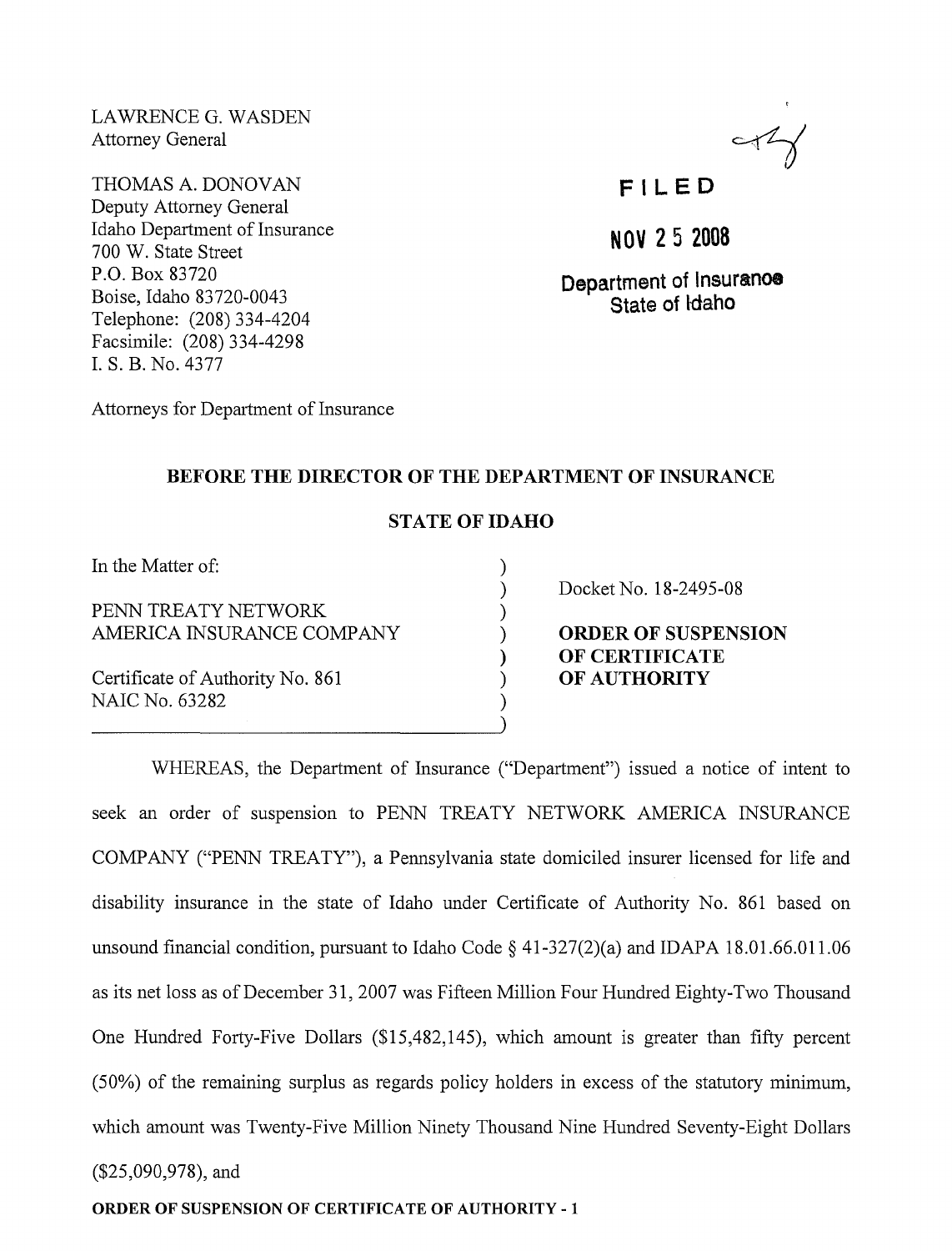WHEREAS, since the Department issued its notice on October 20, 2008 to PENN TREATY, the company has filed its September 30, 2008 quarterly financial statement reflecting surplus of negative Forty-seven Million Two Hundred Ninety-six Thousand Seven Hundred Thirty-three Dollars (-\$47,296,733).

NOW, THEREFORE, IT IS HEREBY ORDERED, pursuant to the provisions of Idaho Code  $\S$  41-326(1)(b) (based on deficiency of surplus as defined by Idaho Code  $\S$  41-313) and Idaho Code  $\S$  41-327(2)(a) (as provided in the original notice), that Certificate of Authority No. 861, issued to PENN TREATY be SUSPENDED effective immediately, and that PENN TREATY comply with each of the requirements of Idaho Code  $\S$  41-329, including  $\S$  41-329(2) which states: "During the suspension period the insurer shall not solicit or write any new business in this state, but shall file its annual statement, pay fees, licenses, and taxes as required under this code, and may service its business already in force in this state, as if the certificate of authority had continued in full force", and that pursuant to this section, said suspension be continued for a period of one (1) year from the date of this order. The Director may terminate the suspension sooner if the cause for said suspension is terminated and PENN TREATY is otherwise in compliance with the provisions of Title 41, Idaho Code.

IT IS FURTHER ORDERED, pursuant to the provisions of Idaho Code § 41-330, that PENN TREATY, within four (4) days after notice of this suspension is received, notify, by any available means, every person authorized to write business by said insurance company in the state of Idaho, to immediately cease any further writing of such business.

IT IS FURTHER ORDERED, that PENN TREATY promptly return Certificate of Authority No. 861 to the Idaho Department of Insurance, as required by Idaho Code  $\S$  41-323(2).

IT IS FURTHER ORDERED, that within 60 days of the date of this order PENN TREATY file with the Director a complete listing of its policies owned by or issued to residents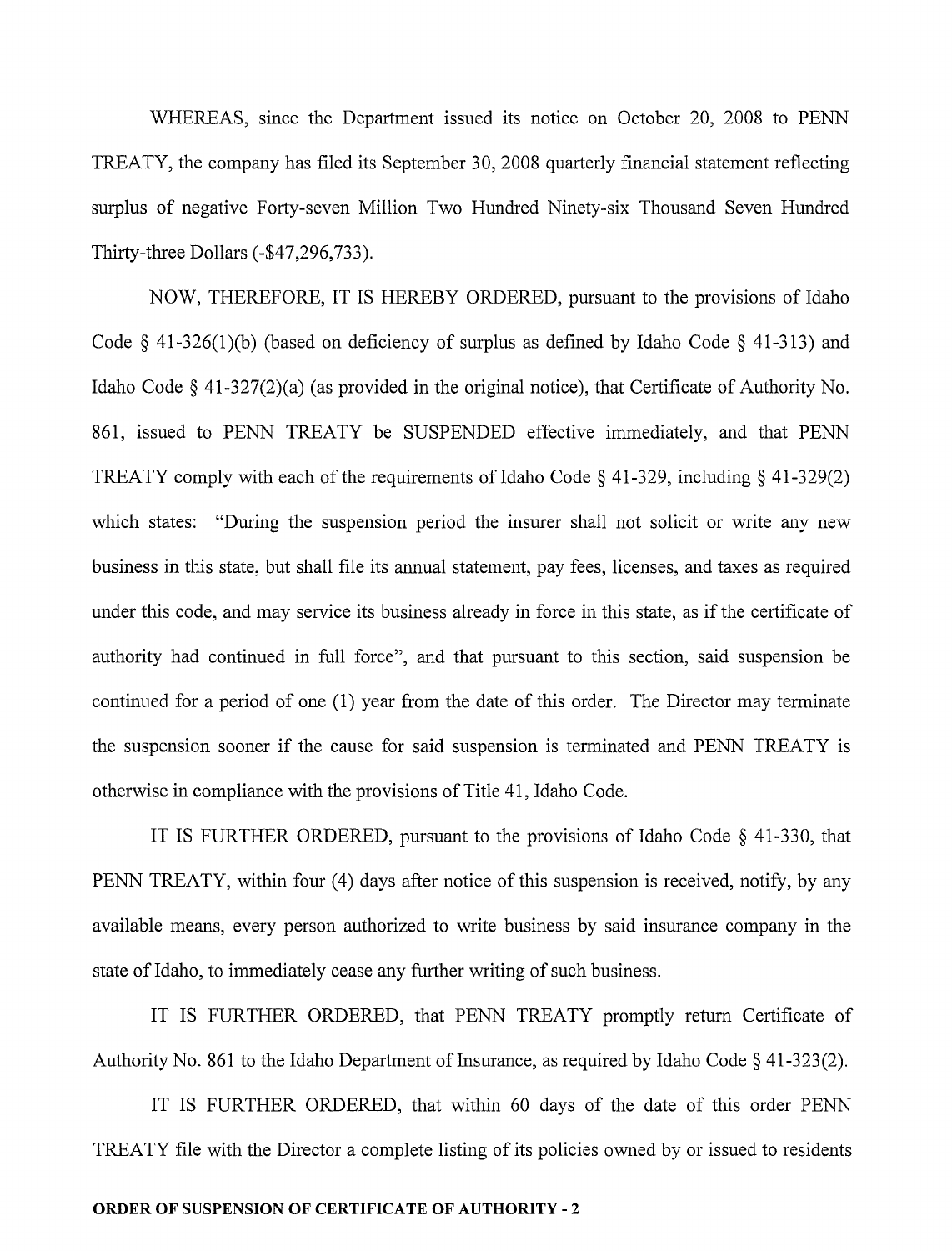of the State of Idaho. Such list shall include the name and address of each policyholder and insured, policy type, face amount, and cash surrender value of the policy, as applicable.

#### **NOTIFICATION OF RIGHTS**

This is a final order of the agency. Any party may file a motion for reconsideration of this final order within fourteen (14) days of the service date of this order. The agency will dispose of the petition for reconsideration within twenty-one (21) days of its receipt, or the petition will be considered denied by operation of law. *See* section 67-5246(4), Idaho Code.

Pursuant to sections 67-5270 and 67-5272, Idaho Code, any party aggrieved by this final order or orders previously issued in this case may appeal this final order and all previously issued orders in this case to district court by filing a petition in the district court of the county in which:

- i. A hearing was held
- ii. The final agency action was taken,
- iii. The party seeking review of the order resides, or operates its principal place of business in Idaho, or
- iv. The real property or personal property that was the subject of the agency action is located.

An appeal must be filed within twenty-eight (28) days (a) of this final order, (b) of an order denying any petition for reconsideration, or (c) the failure within twenty-one (21) days to grant or deny a petition for reconsideration, whichever is later. *See* section 67-5273, Idaho Code. The filing of an appeal to district court does not itself stay the effectiveness or enforcement of the order under appeal.

DATED and EFFECTIVE this  $\sqrt{25} \frac{\pi}{\text{day}}$  of November 2008.

L. Director Idaho Department of Insurance

**ORDER OF SUSPENSION OF CERTIFICATE OF AUTHORITY - 3**